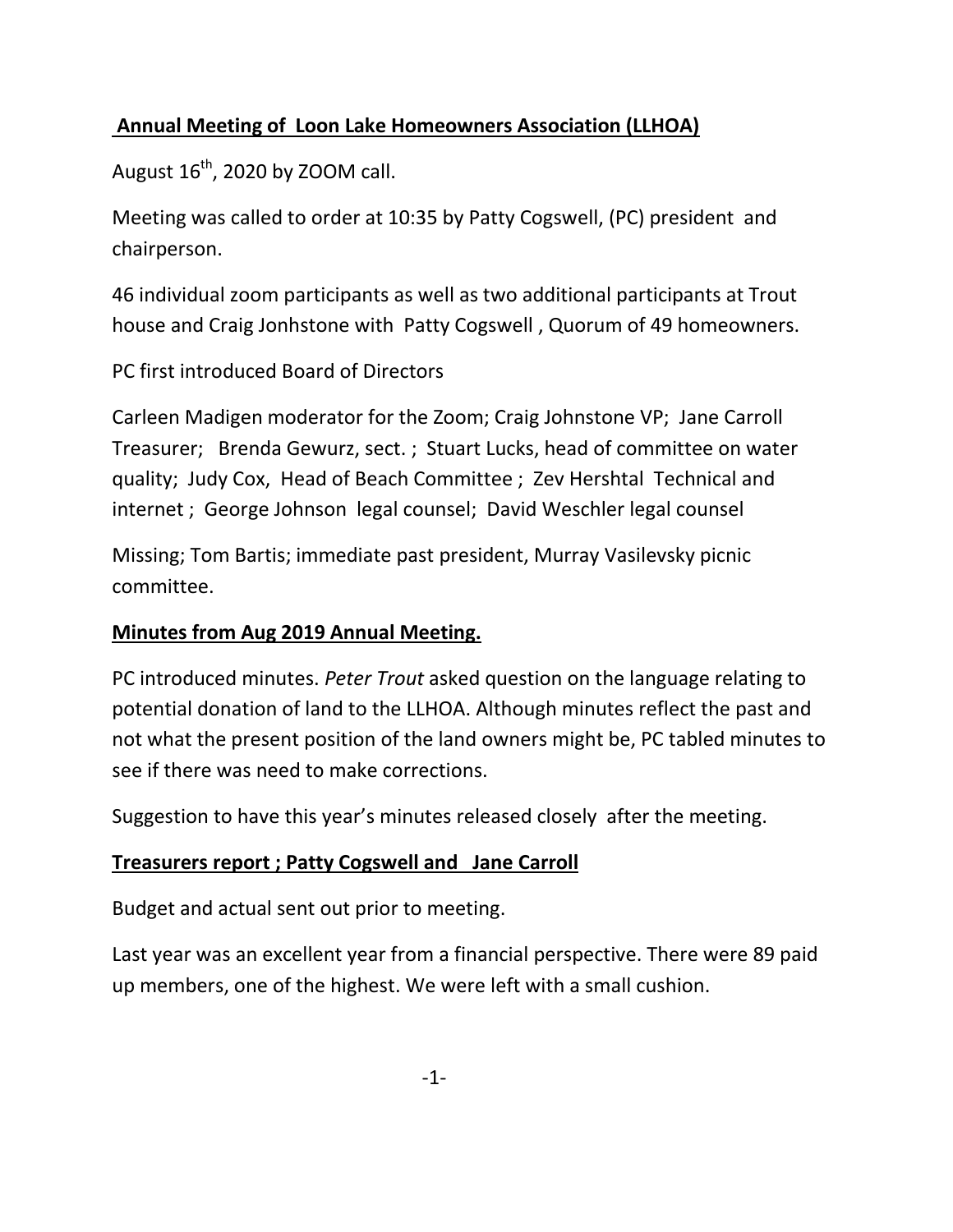For 2020-2021 season, due to Covid, we have budgeted based 71 paid members as some people are not in Loon lake and may be more reticent to pay membership. At present there are 61 members paid. Membership can be paid by PayPal (see link on website) or by mailing in check.

**Question;** *Peter Trout* **PT** Inquired as to what were the donations paid out. Jane Carroll listed them as follows:

Saranac Lake Fire and Rescue Squad

Bloomingdale volunteer fire

Vermontville Food Pantry (St Pauls)

Loon Conservation Fund now called Adirondack Center for Loon Conservation.

Loon Lake Jewish Center (for use of facilities)

Loon Lake Live (who play at picnic and provide a great service to our community)

PT suggested we might itemize these expenses yearly in our annual financial report so LLHO can see where their donations are going.

**Question**: Debra Driscoll (DD) Why is there a revenue under invasive species? Contributions are made by homeowners to our invasive species fund. This fund is itemized as a separate line in the budget.

PT Why is insurance budget higher than actual expenditure? We provided for increased insurance costs due to potential land donation and it hasn't finalized yet.

And we contracted with a new insurer at a much lower rate, as well as better policy condition.

**-2-**

## **Water Quality; Stuart Lucks**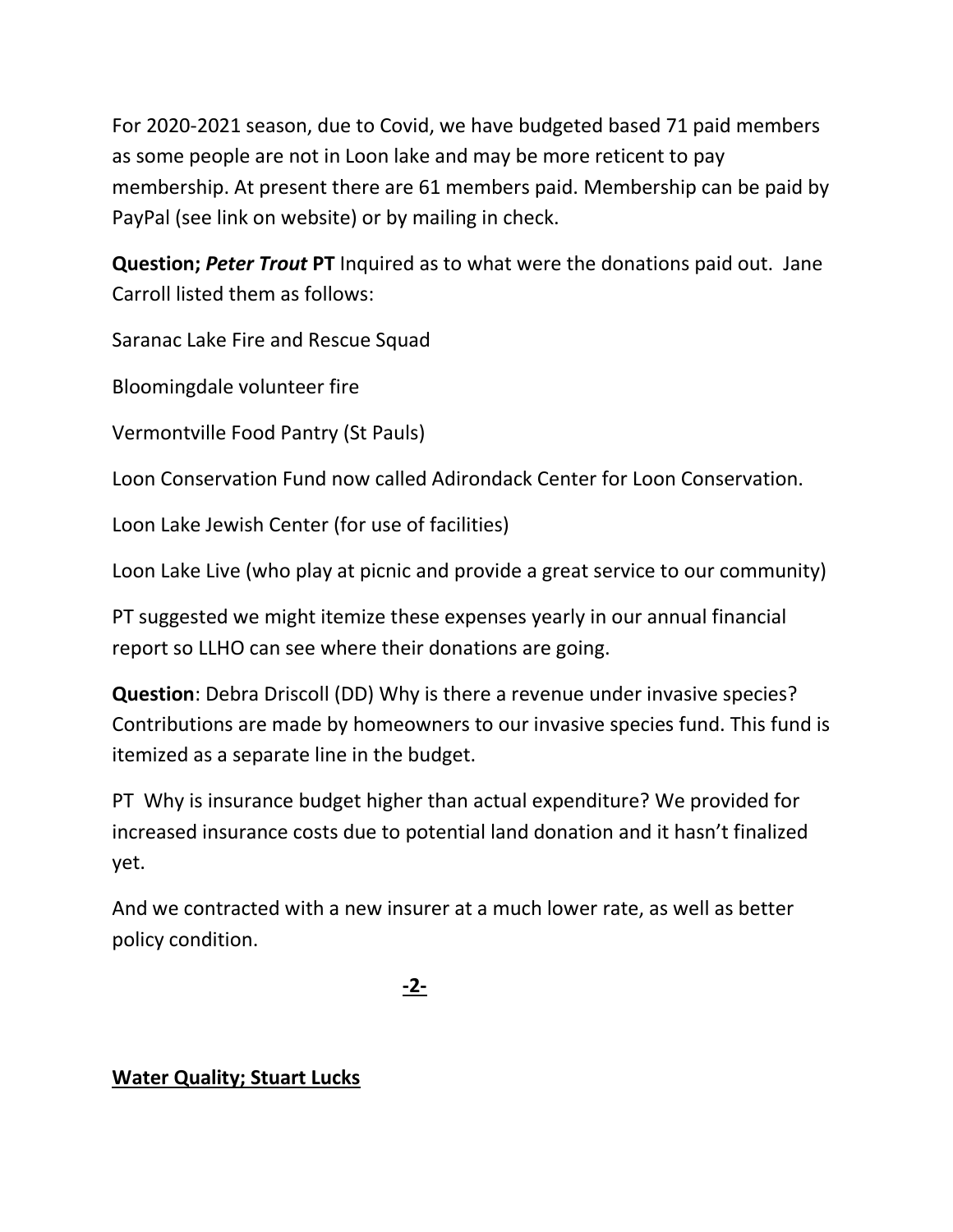Report of water testing sent out ahead of meeting.

Stuart has coordinated work on water quality and testing for several years. Water samples from both the north and south basins were transported to the Paul Smiths labs. Our lake is a natural lake, not formed from dams or logging and not stocked with fish. As per the report the quality of the water has not changed much over time, and if anything has improved slightly. Acid rain does not seem to be a dangerous factor for the lake. Road salt as well as grass fertilizers are also thankfully negligible.

For 2020 unfortunately Paul Smiths no longer carries out testing and the new company gave us a quote for more than double the fees. As well, due to Covid it is a little complicated to bring in samples etc. The Board of directors has suggested skipping a year of testing and continuing in 2021.

PC There is an on line training course for members to do their own testing. It would be an idea for us to have several members take the course and be able to supplement the professional testing. Although the course is free, a donation to Paul Smiths for the course and all the good work they do, would be in order.

**Question;** Do we do E. coli testing? SL. We used to do E. coli and Paul Smith personnel explained that E.coli is often a very localized condition. i.e. a raccoon poos in the water in a particular spot and the E. coli numbers soar right there.

**Question:** *DD* What has been the increase in cost? SL Last year costs were between \$1000 to \$1200 and the new company Adirondack Research Organization, is quoting us around \$2,700 to \$3,000.

**Comments: Several homeowners:** stated that is important to do testing annually.

-3-

Trouts suggested we start a conservation committee to officially act on our behalf on these issues. SL. Would be happy to head up a committee to work with in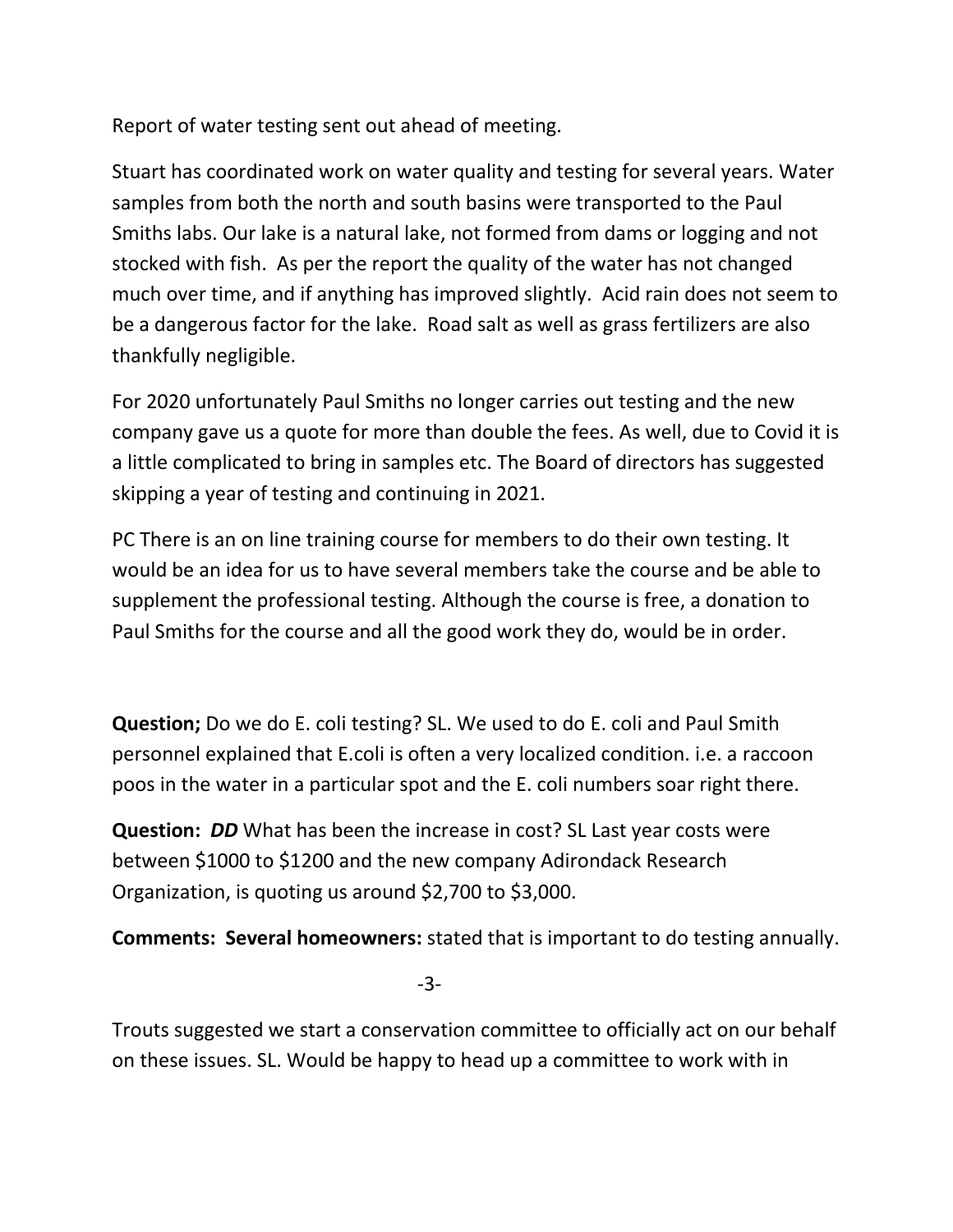helping on conservation of the lake. Any other volunteers can email Patty to join and help out.

Carleen Madigen: Lake Conservation is for her the greatest priority.

*Craig Johnstone* Ready to donate up to \$1000 in matching funds so we can do monitoring for this year if possible.

PC – lovely gesture and others who wish to help meet the matching challenge can send in a donation through PayPal. SL This is an area where we as an association can make a difference.

*Bob Santiorello* has noticed green algae in the water or a few days near the pump house on Horse's Point. Any idea what it might be? PC will look it up and get back to them.

*Carl Allard* how difficult is it to rid a lake of invasive species? SL it is extremely difficult and costly, and some lakes can't get rid of it ever, only hold it at bay. It needs to be caught early. This explains the importance of washing all boats that come in from other lakes, even kayaks and canoes that have been on other lakes.

*Craig Johnstone* This explains why yearly monitoring is preferable.

## **Beach Committee : Patty Cogswell and Judy Cox**

The beach committee has been hard at work this year and last to clean up the boat storage area. Old boats with obvious leaks have been discarded, others cleaned so as to create more sitting area as well as making it easier to access the boats there.

The gravel path down to the beach was improved.

A cedar tee growing out of the wall has been removed.

-4-

Boats this year need to be identified by a decal, that Judy can provide for you at no cost. This helps us identify boats that should not be there.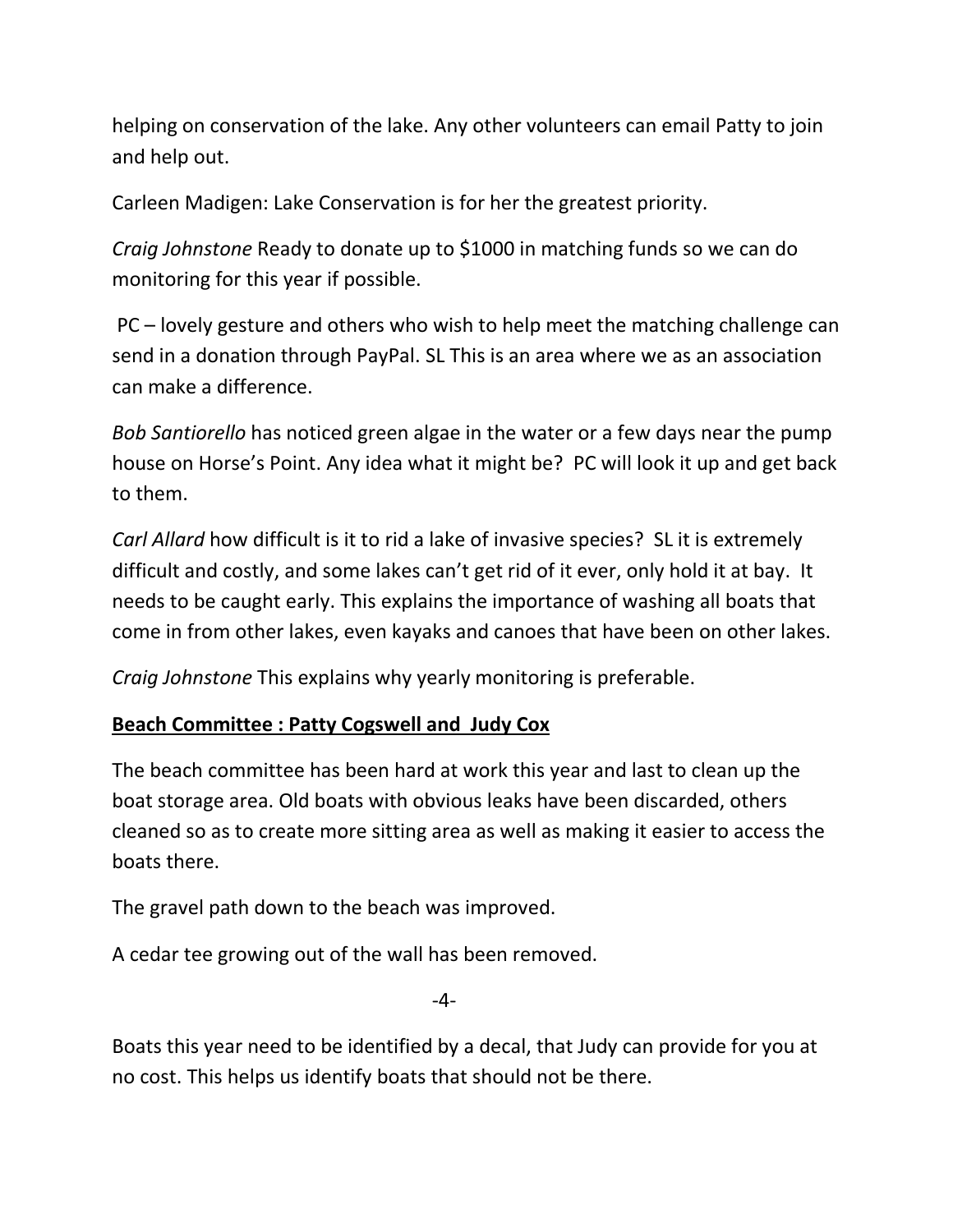As well all boats need to be removed at the end of the season. Some homeowners leave their boats all year but they won't be able to this year. This is especially important as two dead trees will be removed in late fall and one needs to fall in the direction of the boats*.* Covid may mean some of you are not in Loo*n* Lake and if you need help with this, please contact the LLHOA and we will try to help you get your boats removed.

Judy reminded everyone that the volunteers did a great job in cleaning and maintaining the beach, but we can always use more volunteers, especially those with specific skills. Please let us know if you are prepared to volunteer.

**Question** Can the stump in the wall be removed? Someone volunteered to carve a sculpture out of the stump and this would be wonderful.

## **Beach Land acquisition: Patty Cogswell**

The owners JC and LG LLC have now purchased the land from Loon Gulf. The survey is presently being done and pending the survey result, APA and DEC approval, the land should be donated to the LLHOA. In actuality the purchase and transfer should not make a material difference for those with deeded rights. We will do our best to protect the rights to access and use this area, as we have been doing.

**Question:** does our insurance policy cover our ownership liability and public access? Jane Carroll explained that we have now several million \$ of liability insurance already and this will be sufficient even when we own the property.

*David Weschler;* Would boats using the boat launch have to show that they carry insurance for their boat? Patty replied that Loon Gulf didn't care about this point but with new ownership we can address these issues and monitor it more closely.

-5-техника и против в селото на 15-техника и 15-техника и 15-техника и 15-техника и 15-техника и 15-техника и<br>В 15-техника и 15-техника и 15-техника и 15-техника и 15-техника и 15-техника и 15-техника и 15-техника и 15-т

#### **Boat launch and access ;Patty Cogswell**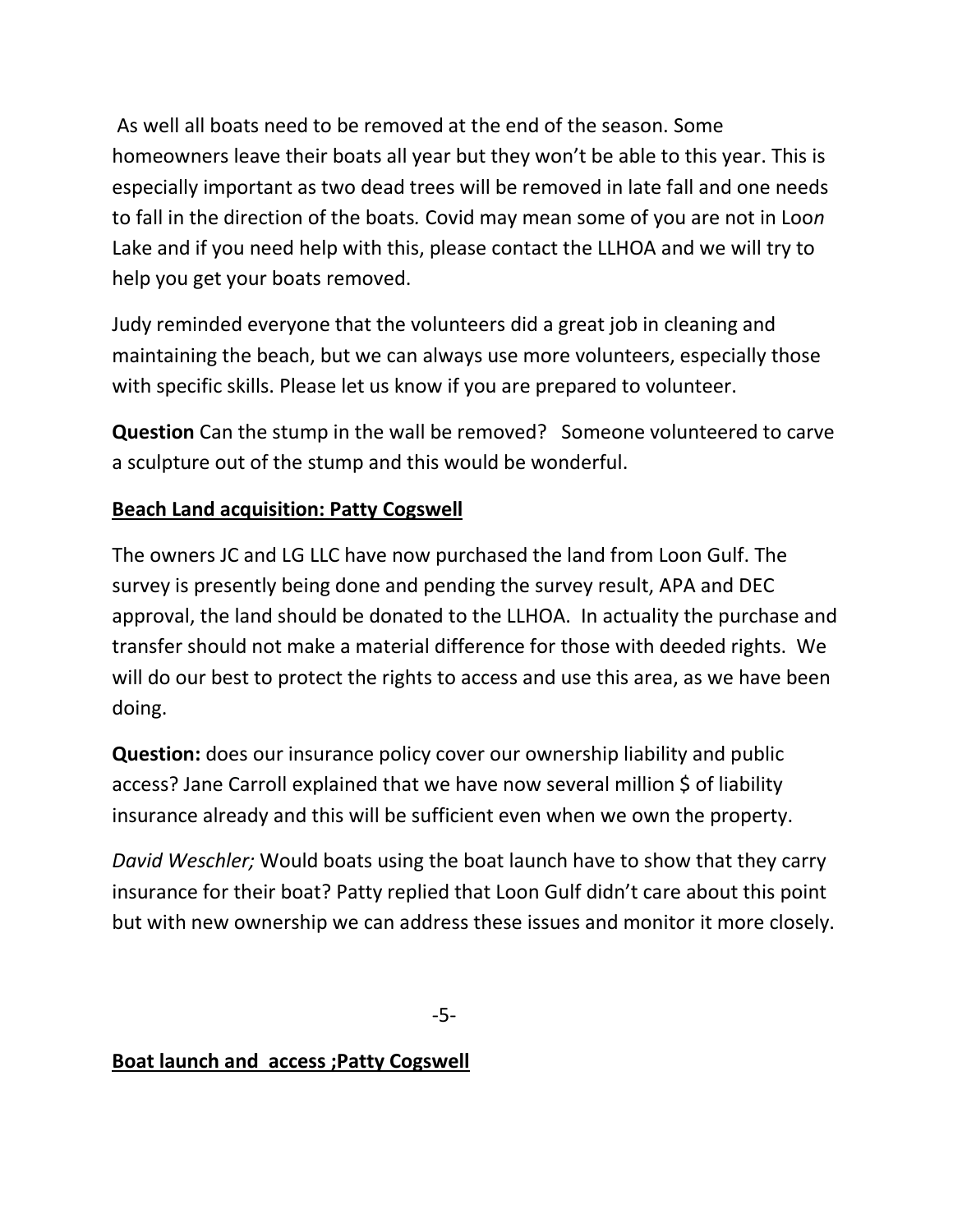Not sure if we will own boat launch or new owner's will. However we will maintain deeded rights to this area and have control over it as we do now. We hope we can create some responsibility on the boat owners directly. LLHOA is not solely responsible and can't always enforce some of the boating rules.

This late fall the boat launch key system will be changed. Presently there are too many keys circulating. For example, there are 91 keys out and two boat rental companies have copies of our key!!! We will remind people in the fall so all will be able to remove their boats in a timely manner before the keys are changed.

We may consider an electronic card system that may allow us to know who is coming in and determine if cards were lent out to those not allowed on the lake. It is an opportunity with new keys, we can know how many people are using the launch, and help create a stronger sense of responsibility with their boats. We intend to prepare a contract which states all boating rules and access rules as well. Renters should not be bringing in their own boats, but only use owner's boats. Also, no matter who is bringing a boat, or even a canoe or kayak that has been on another lake, they must wash this boat well to help avoid invasive species coming in.

**Question:** Will there be an additional cost? We need to first determine if we are using a key or card system and the cost of it. If we need to charge something, we will try to keep it very reasonable.

As well, we will address the question of who has the right to get a key, those with deeded rights or also all with lake front access?

There is a large tract waterfront land still owned by Loon Gulf on the opposite side of the lake. Anything we can do about this? PC we explained that we do present an FOI to see if any permits, or new subdivisions have be requested and we will try to at least monitor this.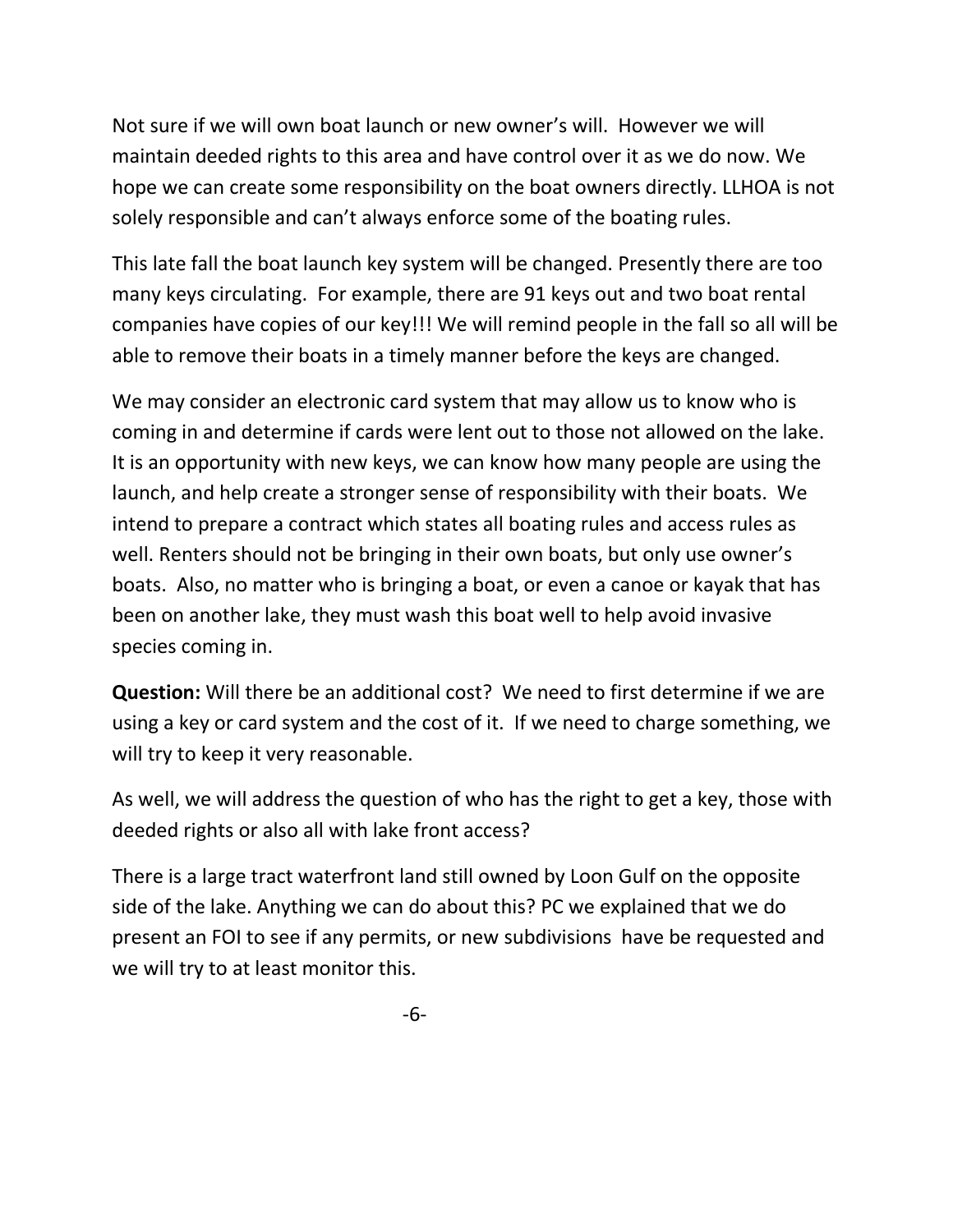CJ This is a concern to all of us. Can we get together to purchase the residual land and put it in a conservation easement or donate it to the LLHOA ? contact us or Craig directly if you want to help work on this.

## **Additional Deeded Rights Issues;Patty Cogswell**

There are two other accesses to the lake that are found in the deeds of many of the homeowners. Especially during the Covid this year, when the beach is crowded, it can be used by these homeowners. One is on Garden road and it has a lovely water access. Patty had someone clean out the path. This is not for boat access, and if needed, more boulders can be added to prevent boats from entering.

The second is on Blue Spruce at the end of the lake. This one is now fenced in and access would not be possible without passing over private property. A survey should be done here to ascertain exactly where it is located.

# **Board Elections: Patty Cogswell**

Karl Smith has withdrawn his name for election. Since there was no further candidates from floor, Craig Johnstone and Stuart Lucks are reelected and Jeff Pearson fills the one vacant spot.

Congratulations to you all. We look forward to continuing our work together in the coming year.

# **Other Business**

# **Lifestyle Issues Patty Cogswell**

There have been complaints from homeowners on noise from different properties. Patty has researched it and there is no noise ordinance in Franklin County, although there may be a state law. We need to be respectful of our neighbors. We all live together and hopefully can get along.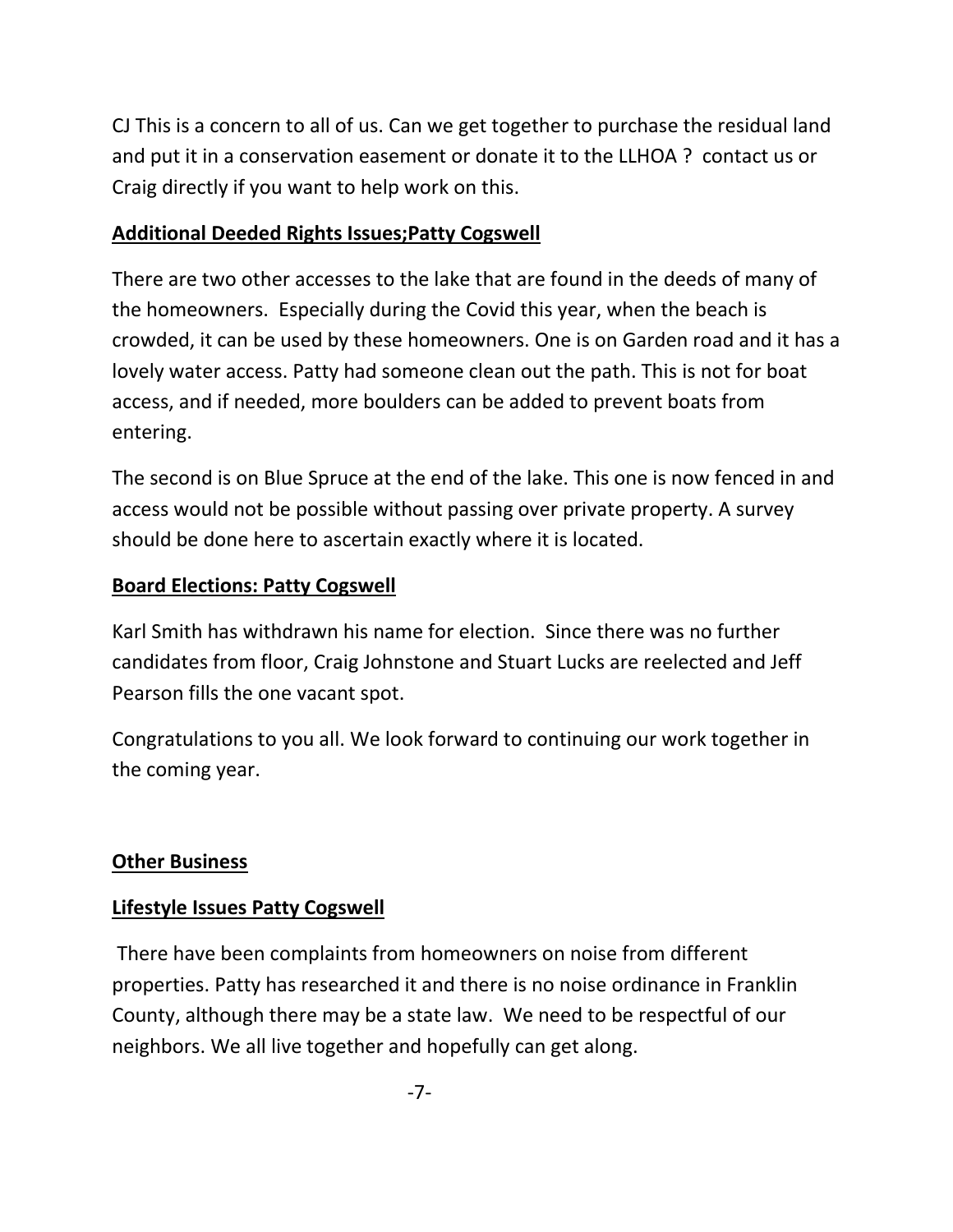Tim Birenbaum (Vera Titunik) suggested we establish a committee to discuss and make suggestions around the noise issue.

As well there have been complaints on the speed of some of the boats at which travelling. This is both dangerous for swimmers and kayakers as well as causing disruption of the shorelines by the high wake created. George Johnson had created a document of the New York state laws around boating and Patty will distribute it.

Although we cannot regulate we hope that people will be better neighbors and be respectful of others.

## **Comments:**

We perhaps should add buoys where the shore is narrow and boats can create dangerous wakes. Another suggestion is to post signage not only at the boat launch but elsewhere along the lake of speed limits.

Can we post signs especially at the narrows which should be a no wake zone?

Craig Johnstone commented that he would post more signage on Hoggs Bay. There was an accident this summer in that area of the lake, between a speeding motorboat and a paddleboarder. Thankfully there were no injuries and boater was responsible in aiding paddleboater to return to shore unharmed. Speeding was the cause and so even if boater had insurance, it would not have valid. Since it was a renter, the original owner may have been held responsible if it would have been more serious damages.

'Stanley Camp' owner Greg Campofranco has been in loon lake 16 years and has checked his deed and didn't have an easement for public beach area over his property. Patty will find the map and help them clarify where the public access is located. A survey would be the best to really clarify the location.